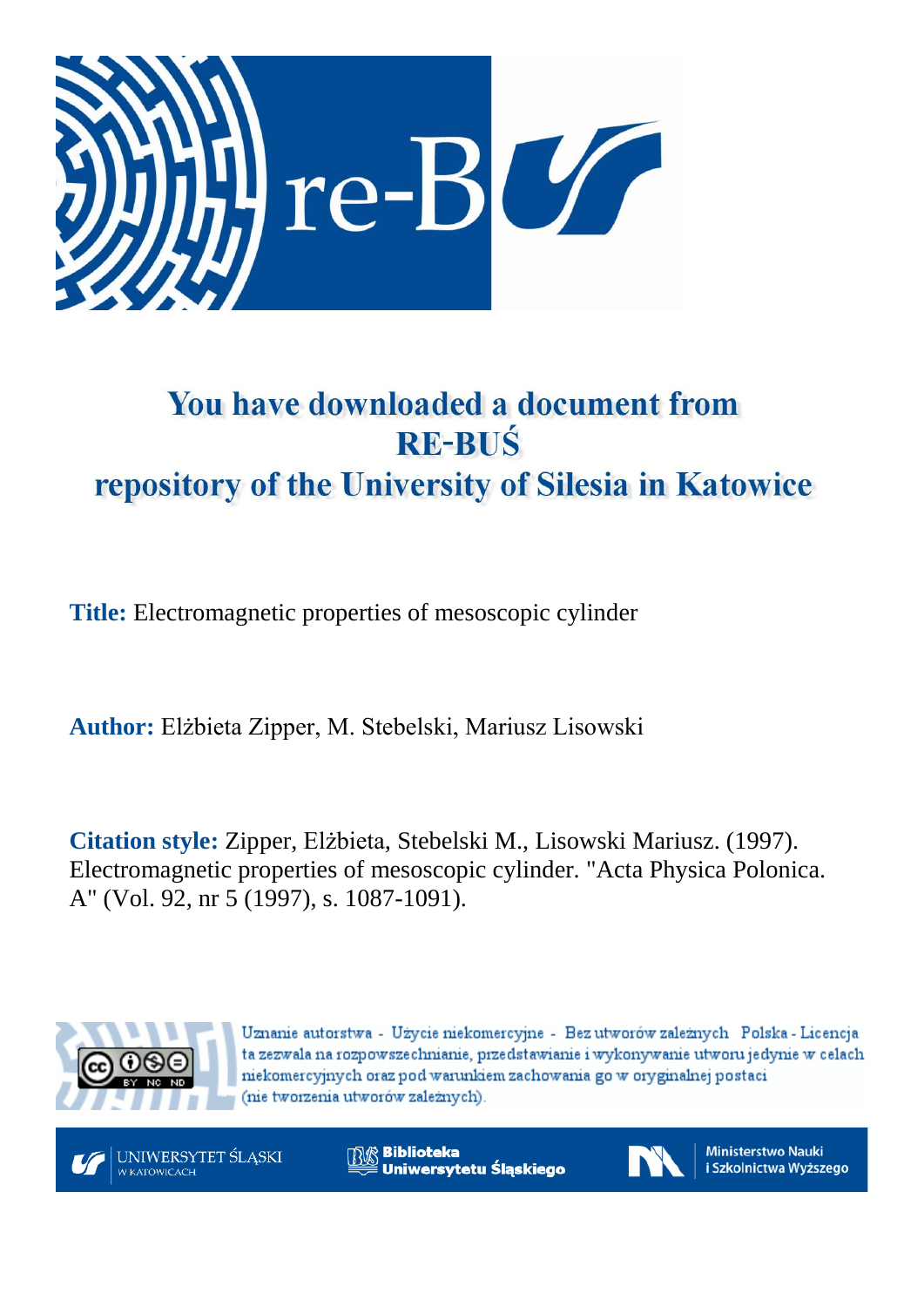**Proceedings of the XXVI International School of Semiconducting Compounds, Jaszowiec 1997**

## ELECTROMAGNETIC PROPERTIES OF MESOSCOPIC CYLINDER

## **Ε. ZIPPER, Μ. STEBELSKI AND M.** LISOWSKI

Instytut Fizyki, Uniwersytet Śląski Uniwersytecka 4, 40-007 Katowice, Poland

The electromagnetic response of a mesoscopic cylinder made of a normal metal or a semiconductor is studied. The relation between the induced current  $J(q, w)$  and the electric field  $E(q, w)$  is derived. It is shown that the kernel *K(q, w)* which determines the properties of the system *has* a finite limit which implies infinite conductivity. The mesoscopic cylinder by virtue of its topology and small dimensions can support a persistent current. If the coherence of currents from different channels is strong enough a novel effect — the self-sustaining current can be obtained. We show tlat a mesoscopic multichannel system exhibits some features which bear resemblance to the superconductor.

PACS numbers: 71.30.+h, 72.10.-d

We discuss the properties of a mesoscopic cylinder of small thickness *d* made of a normal metal or semiconductor. The circumference and height of the cylinder are denoted by  $L_x$  and  $L_y$  respectively  $(d \ll L_x, L_y)$ .

The reaction of a 1D mesoscopic ring of *N* electrons to a static and time varying magnetic field and coupled to a thermal bath has been investigated in [1].

In this paper we want to discuss the electromagnetic response of a multichannel system of cylindrical geometry with M channels in the length of the cylinder using the model developed in [1].

The relation between the induced current  $J(q, w)$  and the electric field  $E(q, w)$ is generally written as

$$
J(q, w) = \frac{iK(q, w)}{w} E(q, w).
$$
 (1)

It is the form of the kernel  $K(q, w)$  that determines the properties of the system both static and for finite frequencies. The following limits imply:

$$
\lim_{w \to 0} \lim_{q \to 0} K(q, w) \neq 0
$$
— infinite conductivity, (2)

$$
\lim_{q \to 0} \lim_{w \to 0} K(q, w) \neq 0 \longrightarrow \text{Meissner effect.} \tag{3}
$$

For normal electrons in macroscopic metallic or semiconducting samples both limits are zero.

(1087)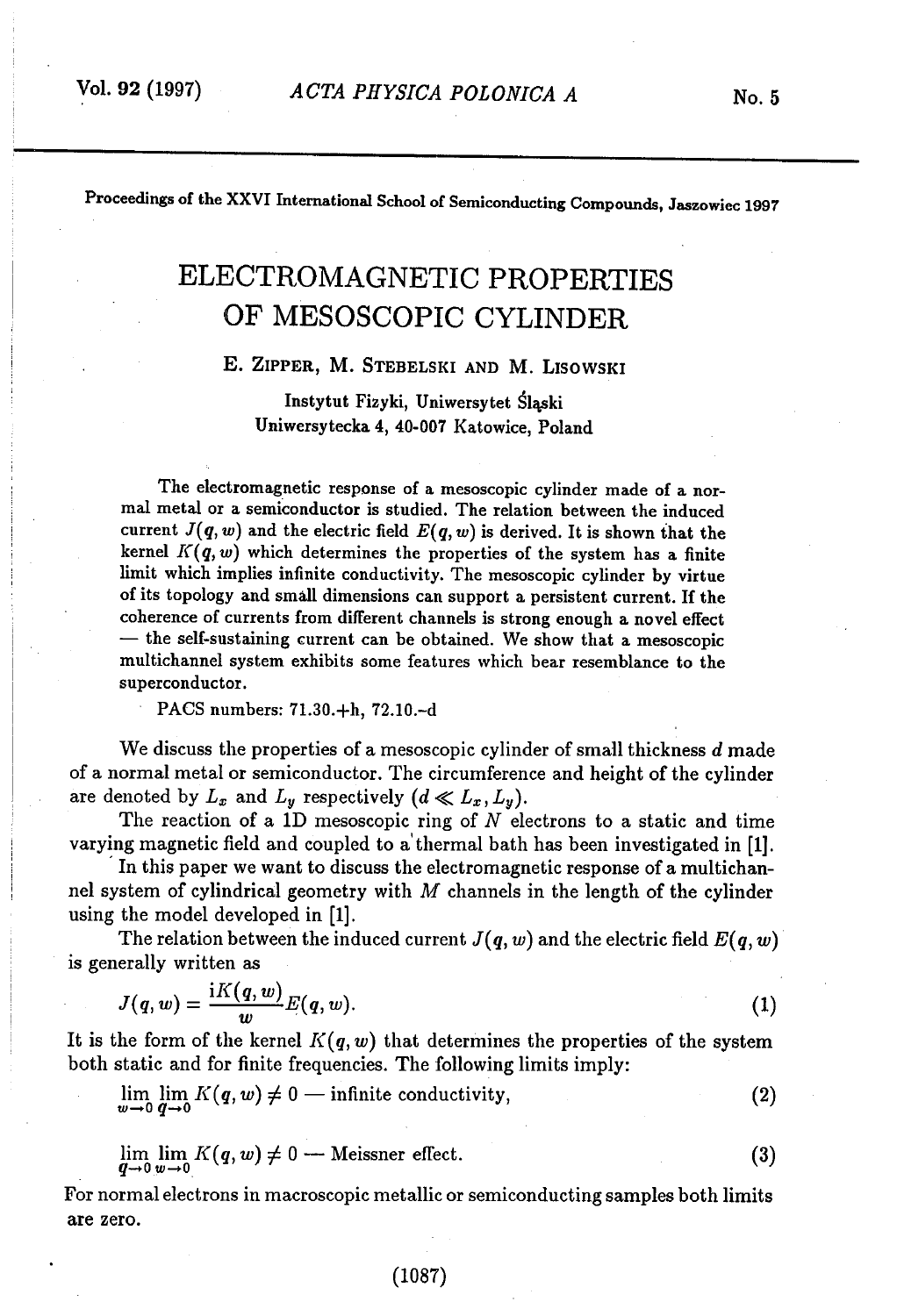In this paper we calculate the conductivity  $\sigma(w)$  and we study the first limit only *as* we are dealing with a narrow cylinder.

We show that (2) is fulfilled in the nonsuperconducting mesoscopic cylinder and its magnitude depends on the shape of the Fermi surface (FS).

The Hamiltonian in the tight-binding approximation takes a form

$$
\mathcal{H} = \sum_{nm} [(2t + V_{nm})c_{nm}^{\dagger} c_{nm} - t e^{i\Theta_{nn+1}} c_{n+1m}^{\dagger} c_{nm}]
$$

$$
-te^{-i\Theta_{nn+1}}c_{nm}^{+}c_{n+1m}^{-} - tc_{nm+1}^{+}c_{nm} - tc_{nm}^{+}c_{nm+1}^{-} \tag{4}
$$

where the phase of a hopping amplitude in *x* direction comes from the magnetic flux *φ* of the magnetic field parallel to the cylinder axis

$$
\Theta_{nn+1} = \frac{e\phi}{\hbar cN},\tag{5}
$$

 $\phi$  is the sum of the external flux  $\phi_e$  and flux coming from the currents

$$
\phi = \phi_{\rm e} + \mathcal{L}I(\phi),\tag{6}
$$

where  $\mathcal L$  is the self-inductance coefficient,  $I$  is the current. We introduce a small time-varying flux parallel to the cylinder axis  $\phi \rightarrow \phi + \delta \phi(t)$ 

$$
\mathcal{H}_1(t) = -\frac{1}{c} I_{\rm p} \delta \phi(t),\tag{7}
$$

$$
I_{\rm p} = \mathrm{i} \frac{e\hbar}{2maL_x} \sum_{nm} (e^{i\Theta_{nn+1}} c_{n+1m}^{\dagger} c_{nm} + \text{h.c.}). \tag{8}
$$

 $I<sub>p</sub>$  is the paramagnetic current running along the ring circumference. Calculating the induced current  $I_{\text{ind}}$  we can find the conductivity

$$
J(w) = \frac{L_x}{V} I_{\text{ind}}(w) = \sigma(w) E(w), \qquad (9)
$$

where

$$
E(w) = \frac{\mathrm{i}w}{c} \frac{\delta \phi}{L_x} \tag{10}
$$

(details are presented in [2]). Our calculations show that

$$
\lim_{w \to 0} w \text{Im}\sigma(w) = -\frac{c}{V} \frac{\partial I}{\partial \phi},\tag{11}
$$

where

$$
I \equiv \text{Tr}\rho_0 I_p = -c \sum_{\alpha} f_{\alpha} \frac{\partial \mathcal{E}_{\alpha}}{\partial \phi} \tag{12}
$$

is the equilibrium current,  $\alpha$  denotes numbers of the eigenstates of H, where  $f_{\alpha} = 1/(e^{\beta(\mathcal{E}_{\alpha}-\mu_0)}+1)$  is the Fermi-Dirac distribution function.

It follows from the basic theory of conductivity [3] that coherent electrons i.e. those which run without scattering obey the following relation:

$$
\lim_{w \to 0} w \text{Im}\sigma(w) = \frac{n_c e^2}{m},\tag{13}
$$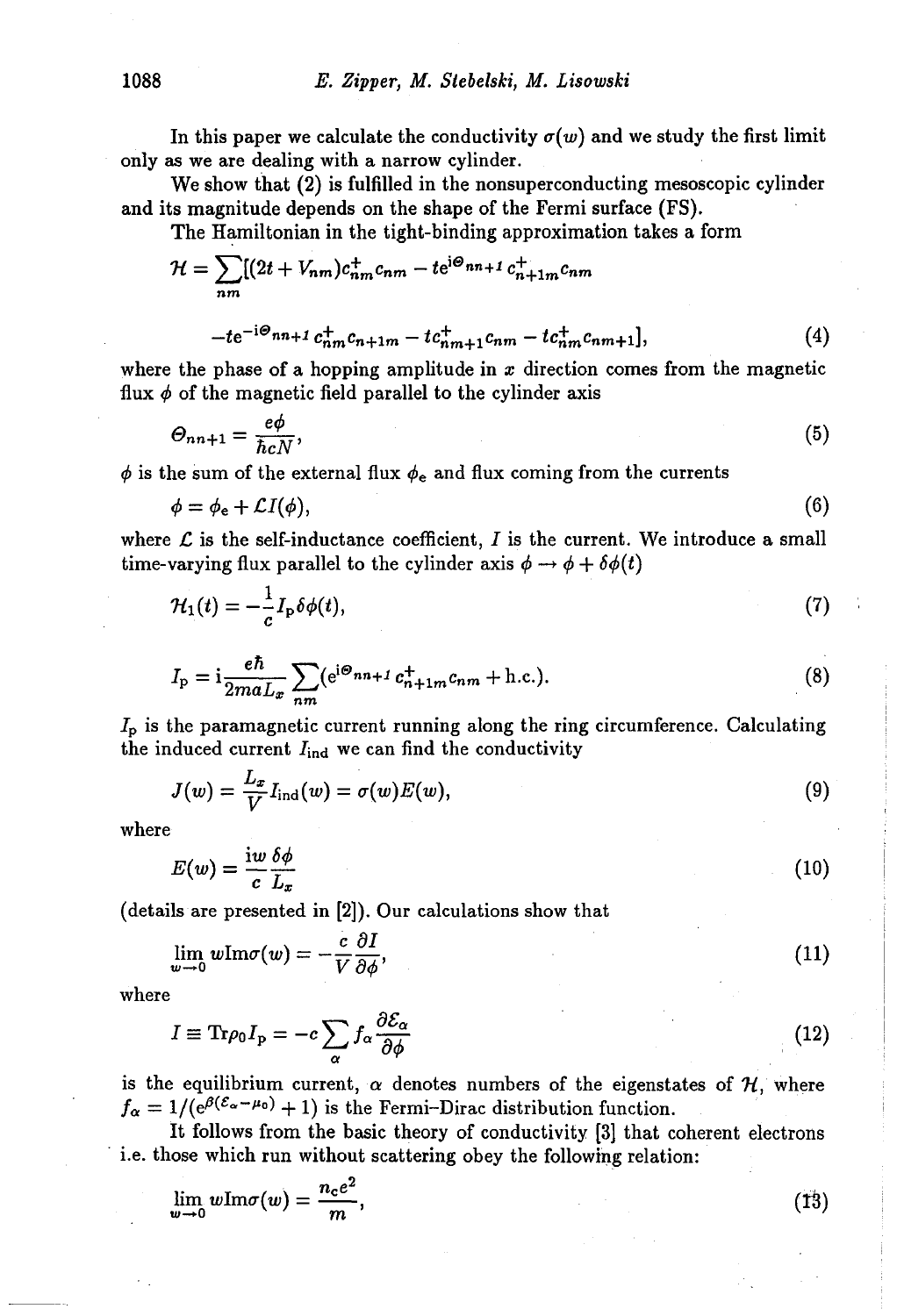where  $n_c$  is the density of coherent electrons. Thus coherent electrons, absent in macroscopic samples, exist in mesoscopic cylinders and they run persistent currents. Comparing Eqs. (11) with (2) we see that

$$
\lim_{w \to 0} \lim_{q \to 0} K(q, w) = -\frac{c}{V} \frac{\partial I}{\partial \phi},\tag{14}
$$

is equivalent to a free acceleration of electrons in the mesoscopic system.

Let us discuss now the equilibrium current  $(12)$ . The amplitude of this current which runs in the absence of an electric field depends on the size of the sample and on the FS geometry. The magnitude of the current depends on the strength of the phase correlations between currents of different channels.

For *M* channel system we can express the current as a Fourier series [4]

$$
I(\phi) = \exp\left(-\frac{L_x}{2\lambda}\right) \sum_{m=1}^{M} \sum_{l=1}^{\infty} \frac{4T}{\pi T^*} \frac{2et}{N\hbar} \frac{\exp\left(-lT/T^*\right)}{1 - \exp\left(-2lT/T^*\right)}
$$

$$
\times \sin[k_{F_x}(m)a] \cos[lN k_{F_x}(m)a] \sin\left(\frac{2\pi l\phi}{\phi_0}\right),\tag{15}
$$

where  $k_{F_{\tau}}$  is calculated from the equation for the FS,  $\lambda$  is the mean free path,  $T^*$ is a characteristic temperature defined by the energy gap,  $\phi_0 = hc/e$ .

For certain values of parameters the current is paramagnetic, for others it is diamagnetic. In the following we discuss the diamagnetic solutions (for paramagnetic solutions see [5]).



Fig. 1. Persistent currents vs. flux for different shapes of the Fermi surfaces: rectangular (solid line), triangular with rounded corners (dotted line) and circular (dashed line). In the inserted figure the shapes of the Fermi surfaces are shown.

Figure 1 shows a persistent current for three different shapes of the FS (inserted figure) for  $T = 1$  K. We see that the amplitude of the persistent current increases with increasing departure of the FS from circular shape because the phase correlation of the channel currents increases.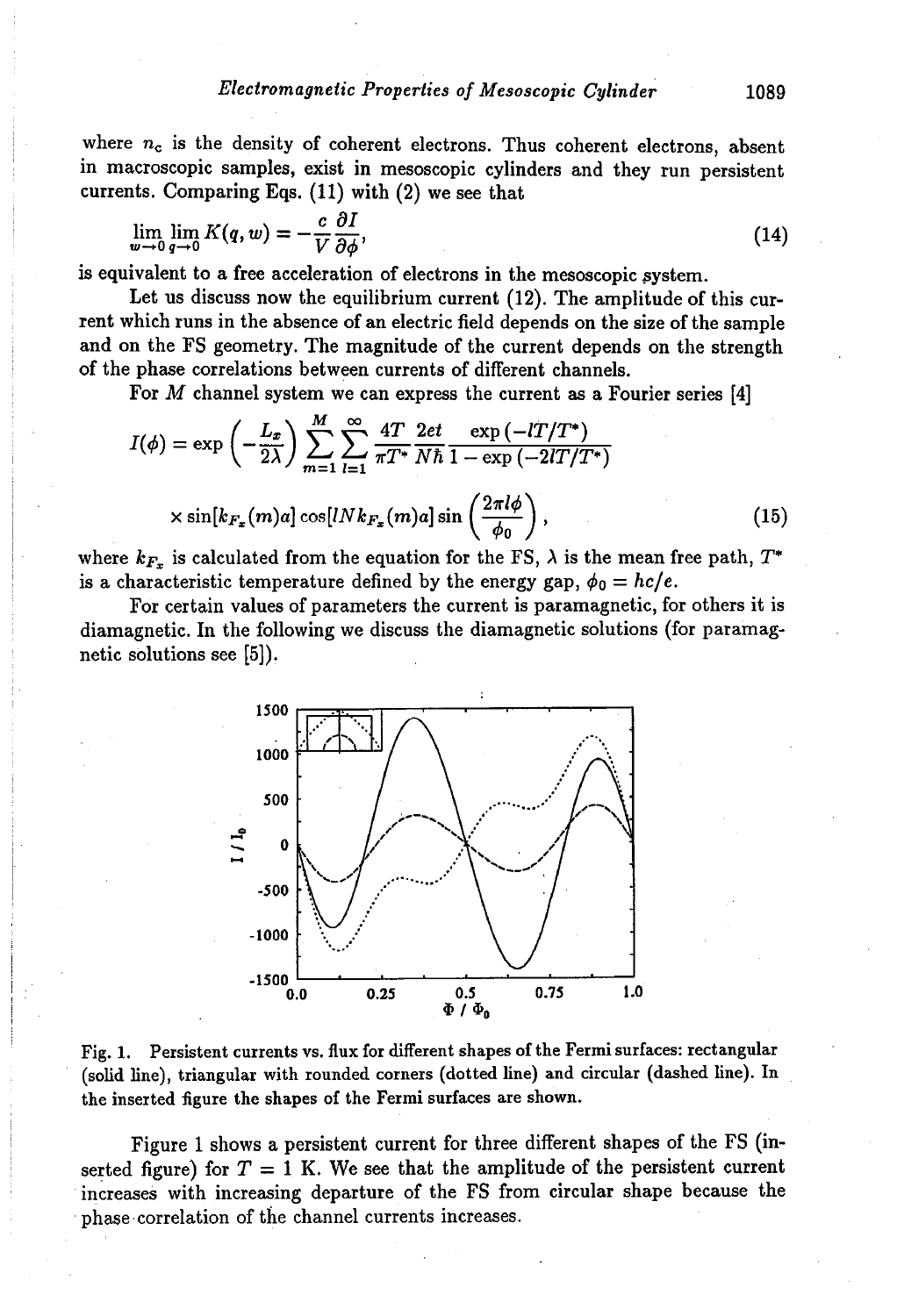

Fig. 2. The graphical solution of a set of self-consistent Eqs. (15) and (6) for different temperatures and for the rectangular Fermi surface. The nonzero crossings of the straight line (6) with the current-flux characteristic (15) denoted by circles correspond to the flux trapped in the mesoscopic cylinder.

Fig. 3. The graphical solution of a set of self-consistent Eqs. (15) and (6) for different temperatures and for the triangular with rounded corners Fermi surface. The nonzero crossings of the straight line  $(6)$  with the current-flux characteristic  $(15)$  denoted by circles correspond to flux trapped in the mesoscopic cylinder.

Let us consider a cylinder which consists of a set of concentric sheets. The magnetic flux  $\phi$  which drives the current (15) is given by (6). The graphical solutions of the self-consistent Eqs. (15) and (6) for the zero external field ( $\phi_e = 0$ ) and Fermi surfaces being rectangular and triangular with rounded corners are presented in Fig. 2 and Fig. 3, respectively. The intersections of the two curves, marked by circles give the values of self-sustaining currents. They correspond to flux trapping in the cylinder. The temperature at which the self-consistent solution